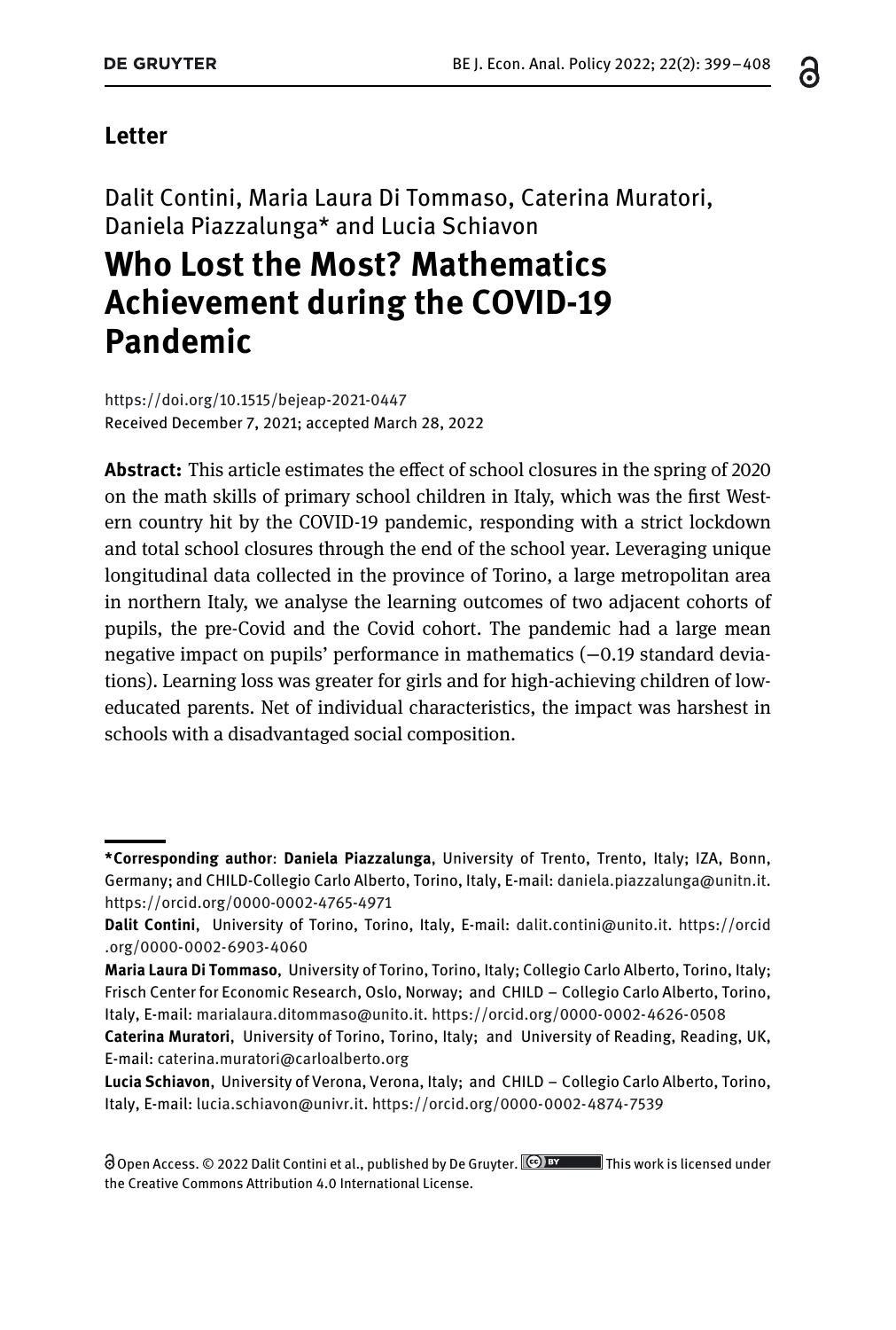**DE GRUYTER** 

**Keywords:** COVID-19, school closure, learning loss, mathematics, inequality

**JEL Classification:** I21, I24

### **1 Introduction**

In a bid to contain the infection rate of the virus during the Covid-19 pandemic, most countries imposed a series of strict lockdown measures. Schools worldwide were closed for several months starting in spring 2020, raising concern over children's development and the threat of increasing educational inequality.

School closures risk damaging children's education through the replacement of regular school activities with distance learning – deemed less effective than inperson instruction, and dependent on parental involvement and the availability of digital devices at home – and because of dramatic changes in children's peer interactions [\(Agostinelli et al. 2022;](#page-7-0) [Andrew et al. 2020\)](#page-8-0). Many pupils have also had to cope with parental job loss, disruptions in social ties, lack of after-school activities, crowded dwellings, illness or death of relatives, isolation, and stress related to the pandemic [\(Bacher-Hicks and Goodman 2021\)](#page-8-1).

The effect of Covid-19 and school closures on pupils' achievements has been investigated in a handful of papers on Anglo-Saxon and Western European countries. Most available studies compare achievement of a cohort exposed to the school closure and previous cohorts using cross-sectional data. Instead, in this paper, we take advantage of unique longitudinal data that we collected in the province of Torino, a large metropolitan area in northern Italy, to evaluate the impact of the pandemic during spring 2020 on the mathematics achievement of primary school pupils. Individual-level longitudinal data allows to account for possible pre-existing differences across cohorts, mitigating concerns of bias [\(Engzell, Frey, and Verhagen 2021;](#page-8-2) [Werner and Woessmann 2021\)](#page-9-0).

Existing studies report declining achievement and greater educational losses for disadvantaged children. However, the impact may vary across societies, school systems, and measures adopted to contain the pandemic. Italy is a case of particular interest, because it was the first European country to experience the outbreak and rapid transmission of the virus, and the staggering number of infections completely upended the lives of children and their families. The lockdown was accompanied by strict social distancing measures and the closure of business and service activities, with severe repercussions on employment. Italy experienced one of the longest periods of school closures in Europe (15 weeks against a European average of 10), while having a low degree of technological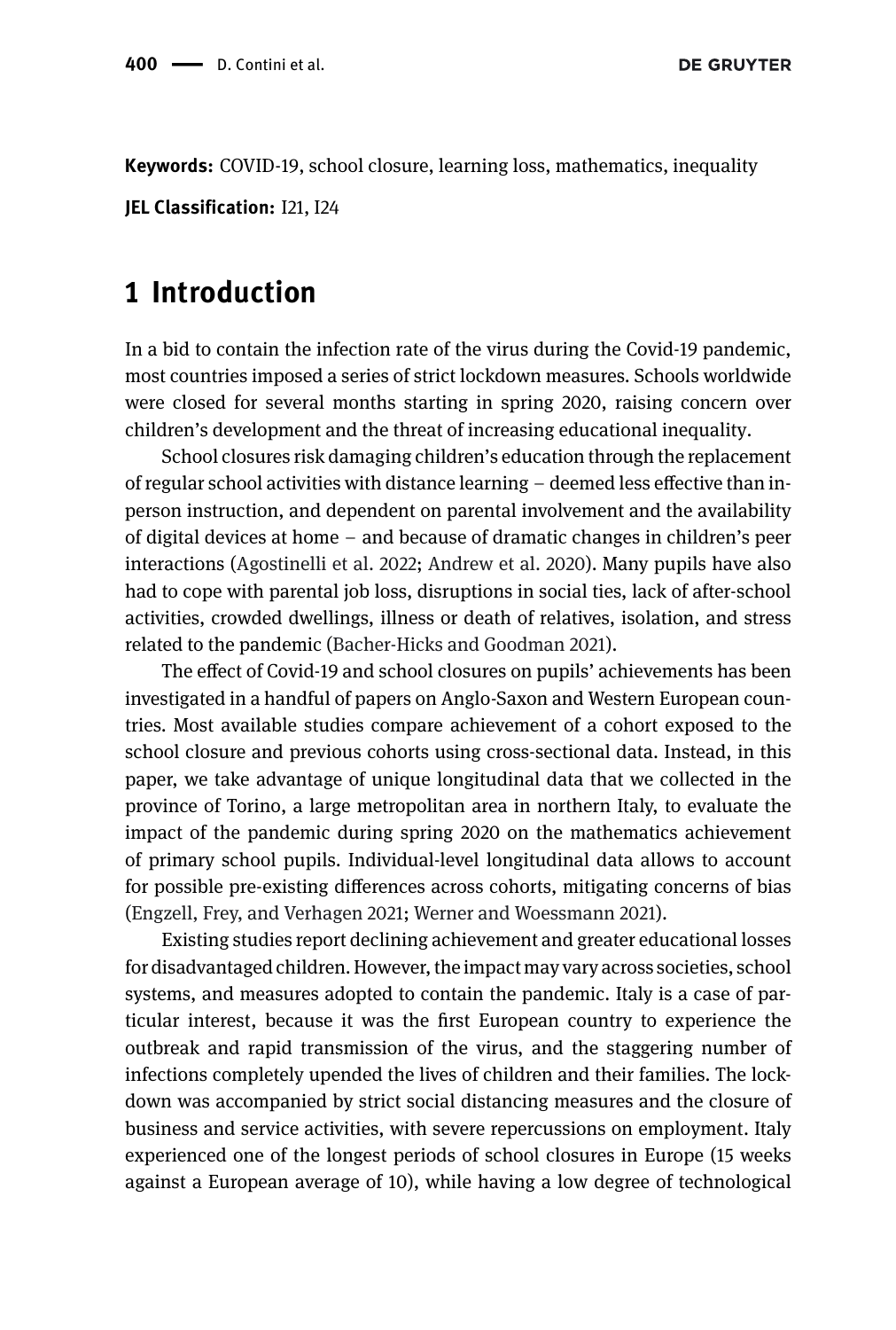preparedness to support distance learning [\(European Commission 2020a\)](#page-8-3). Teachers had low ICT skills and little experience with technology-enhanced teaching  $(OECD 2018).<sup>1</sup>$  $(OECD 2018).<sup>1</sup>$  $(OECD 2018).<sup>1</sup>$  $(OECD 2018).<sup>1</sup>$ 

## **2 Data Description and Empirical Strategy**

We compare the learning progress over one school year made by two adjacent cohorts: the 'pre-Covid cohort', made up of children who attended both grades 2 and 3 before the pandemic, and the 'Covid cohort', made up of children who attended grade 2 before the pandemic and grade 3 during the pandemic. The latter were exposed to distance learning instead of in-person classroom lessons from February 2020 until the end of the school year.<sup>2</sup>

We construct a unique longitudinal dataset linking data from the national assessment of children's skills (INVALSI data) $3 -$  which includes standardised tests in math and Italian administered at the end of grade 2 (the pre-test), teachers' marks, and socio-demographic variables – to the results from a novel standardised assessment administered by the research team at the end of grade 3 (the post-test)[.4](#page-2-3) Both cohorts took the pre-test at the end of grade 2, and the post-test approximately one year later. Children in the pre-Covid cohort sat the test at the end of grade 3 (at the end of April 2019). Because of school closures, children in the Covid cohort took the test at the start of the following school year (at the beginning of October 2020).

Data were collected for 2188 children attending primary schools where the pre-Covid cohort had participated in a randomized controlled trial on active learning math instruction [\(Di Tommaso et al. 2021\)](#page-8-5). Since that intervention proved to benefit only girls, treated girls who had participatedin the project were excluded from our main analyses to rule out possible confounding effects. The final sample contains 1539 children [\(Appendix B,](#page-9-1) [Table B1](#page-9-1) presents the descriptive statistics of the sample before dropping treated girls).

<span id="page-2-0"></span>**<sup>1</sup>** Italy ranked 25th out of 28 EU Member States in the 2020 version in the Digital Economy and Society Index (pre-pandemic). The overall fixed broadband take-up, for instance, was 61% compared to the EU average of 78%. For other dimensions, the gap is even larger, most notably Human capital (encompassing digital skills and ICT specialists) and Use of Internet services [\(European Commission 2020b\)](#page-8-6).

<span id="page-2-1"></span>**<sup>2</sup>** In spring 2020, distance learning was not guaranteed. In our sample, it was offered to 85% of the children.

<span id="page-2-2"></span>**<sup>3</sup>** Italian National Institute for the Evaluation of Education and Training System. Test details in [Appendix A.](#page-9-1)

<span id="page-2-3"></span>**<sup>4</sup>** For details on the test, see [Appendix A.](#page-9-1)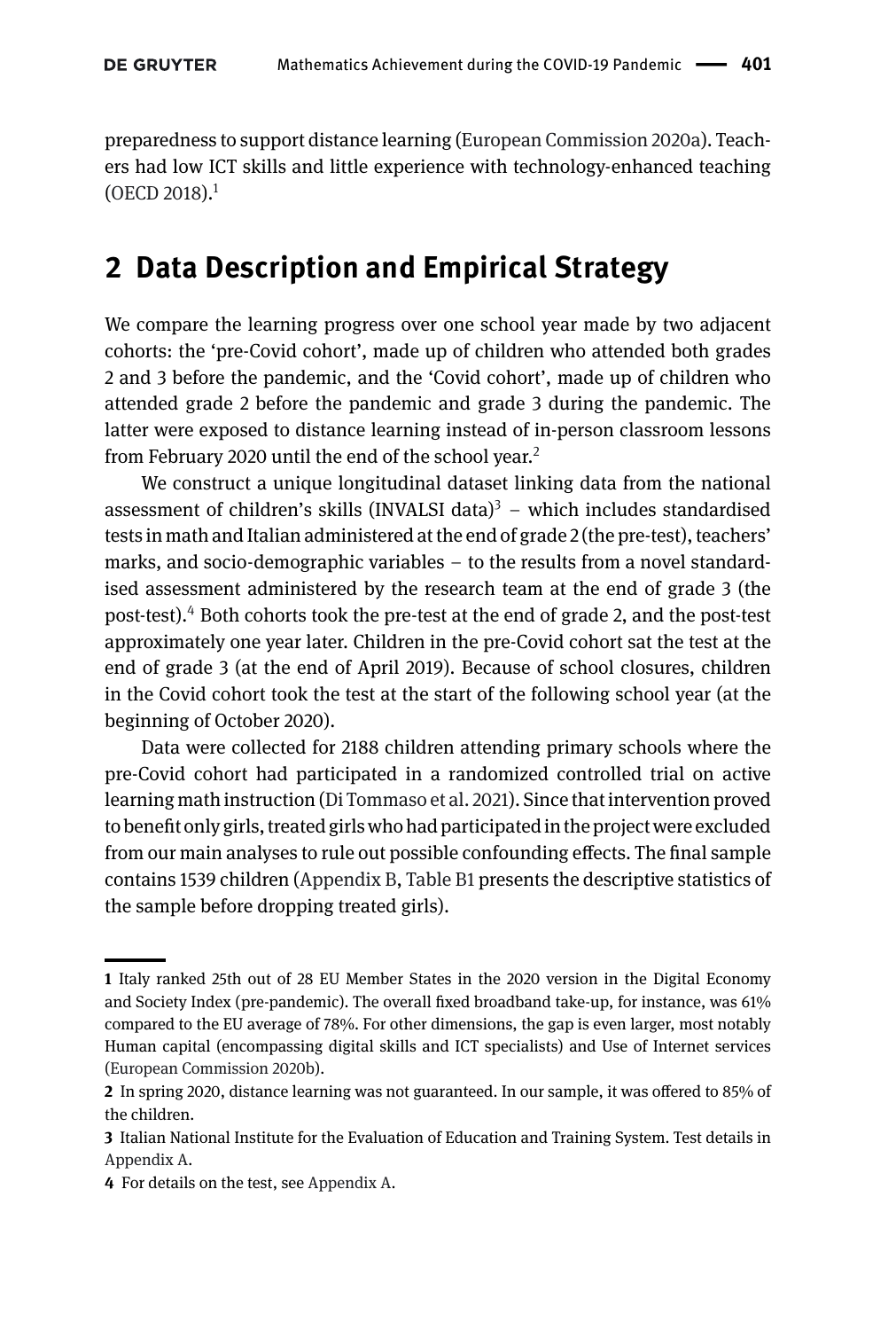**DE GRUYTER** 

The effects of the Covid-19 pandemic on the math achievements of children were estimated with a difference-in-difference strategy fully exploiting the longitudinal nature of the data [\(Contini and Cugnata 2020\)](#page-8-7):

$$
Y_{1ikj} = \beta_0 + \beta_1 C_k + \beta_2 Y_{0ikj} + \beta_3 X_{ikj} + \beta_4 D_j + e_{ikj}
$$
 (1)

where  $Y_{1ikj}$  is the post-test taken by child *i* of cohort *k* in school *j*; *C* is a dummy variable indicating the Covid cohort;  $Y_0$  is the array of initial skills in grade 2; *X* is a vector of sociodemographic variables and *D* is the school dummy vector. Errors are clustered at the class level. The identifying assumption is that – conditional on the skills displayed in grade 2 – the math performance of children in grade 3 would have been the same in the two cohorts, had the pandemic not occurred.

### **3 Results and Discussion**

Overall, the pandemic negatively affected children's math skills, with an estimated average loss of 0.19 standard deviations in test scores [\(Table 1\)](#page-4-0), which [corresponds to the learning typically occurring in 3 months of school \(Bloom,](#page-8-8) Black, and Lipsey 2008).<sup>5,[6](#page-3-1)</sup> Assuming normality of the distribution, the average impact can be viewed as a downward shift in the children's test score distribution of 4–5 percentile points. The result does not change much when controlling for class-level variables instead of school fixed effects [\(Appendix B,](#page-9-1) [Table B2\)](#page-9-1).

However, not all the children seem to have been affected equally. When we include classroom-level interaction terms in the model, we observe an increase in educational inequality across socioeconomic backgrounds, as children in schools where few parents hold a university degree suffered the greatest loss (up to 0.3 SD, [Figure 1\)](#page-5-0). This could be because better teachers may self-select into more advantaged schools [\(Barbieri, Rossetti, and Sestito 2011\)](#page-8-9) or because teachers

<span id="page-3-0"></span>**<sup>5</sup>** The slight misalignment due to the different timing of the post-test (April vs. October) could have two effects: (i) underestimation of the effect, because children in the Covid cohort attended 1.5–2 more months of school; (ii) overestimation of the effect, because children in the Covid cohort experienced a summer break (potentially responsible for learning losses). The two effects may cancel out, but the net effect of the two opposite forces is not known *a priori*. The rough existing estimates of the summer learning loss point to a reduction of about −0.10 standard deviations [\(Sloan McCombs et al. 2011](#page-9-2) – estimates for the US): if we trusted these estimates and disregarded the potential opposite bias, since our average estimate is 0.19 standard deviations, we would conclude that there is still evidence of a sizeable negative effect of the pandemic.

<span id="page-3-1"></span>**<sup>6</sup>** We replicate the analysis excluding treated boys from the pre-Covid cohort, and both main and heterogenous results are confirmed [\(Appendix B,](#page-9-1) [Table B3,](#page-9-1) [Figures B1](#page-9-1) and [B2\)](#page-9-1).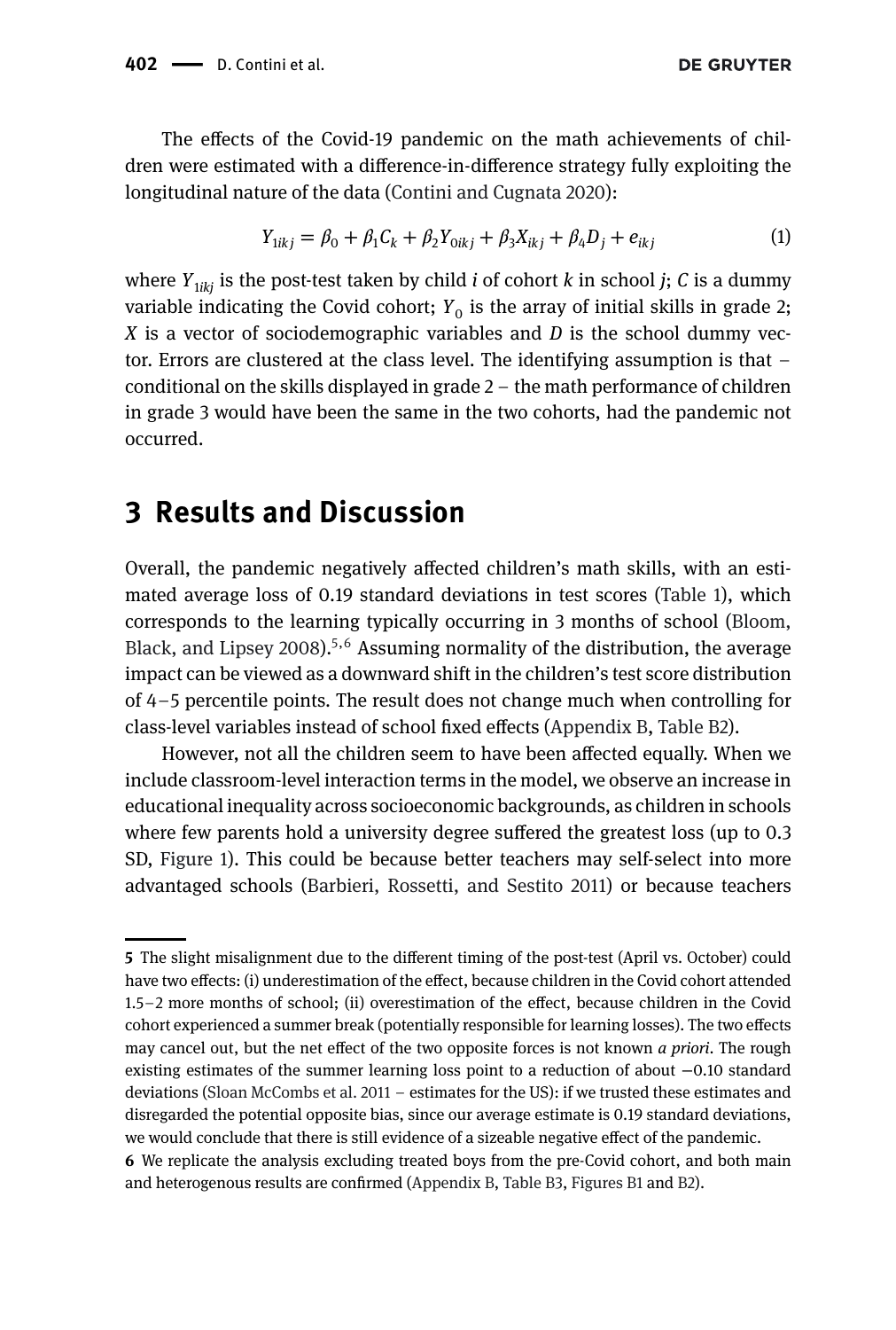|                                                                                                                                                       | Math score<br>Overall<br>$\widehat{\Xi}$ | Math score<br><b>Overall</b><br>ଯି | Low-edu parents<br>Math score<br>මි | High-edu parents<br>Math score<br>E | Low-edu parents<br>Math score<br>6 | High-edu parents<br>Math score<br>ত্ত |
|-------------------------------------------------------------------------------------------------------------------------------------------------------|------------------------------------------|------------------------------------|-------------------------------------|-------------------------------------|------------------------------------|---------------------------------------|
| Covid cohort                                                                                                                                          | $-0.188***$<br>(0.053)                   | $-0.167***$<br>(0.056)             | $-0.198***$<br>(0.065)              | $-0.164***$<br>(0.073)              | $-0.133*$<br>(0.070)               | $-0.201***$<br>(0.085)                |
| Female                                                                                                                                                | $-0.226***$                              | $-0.189***$                        | $-0.215***$                         | $-0.240***$                         | $-0.105$                           | $-0.308***$                           |
|                                                                                                                                                       | (0.031)                                  | (0.055)                            | (0.041)                             | (0.066)                             | (0.080)                            | (0.080)                               |
| Covid cohort * female                                                                                                                                 |                                          | $-0.056$                           |                                     |                                     | $-0.164*$                          | 0.110                                 |
|                                                                                                                                                       |                                          | (0.067)                            |                                     |                                     | (0.092)                            | (0.126)                               |
| Observations                                                                                                                                          | 1539                                     | 1539                               | 1038                                | 501                                 | 1038                               | 501                                   |
| R-squared                                                                                                                                             | 0.575                                    | 0.575                              | 0.585                               | 0.523                               | 0.586                              | 0.524                                 |
| Initial abilities                                                                                                                                     | Yes                                      | Yes                                | Yes                                 | yes                                 | Yes                                | Yes                                   |
| Socio-demographic controls                                                                                                                            | Yes                                      | Yes                                | Yes                                 | Yes                                 | Yes                                | Yes                                   |
| School fixed effects                                                                                                                                  | Yes                                      | Yes                                | Yes                                 | Yes                                 | Yes                                | Yes                                   |
| Standardised math post-test score. Initial abilities: math and Italian standardised test scores in grade 2, teacher-assigned mark in math in grade 2. |                                          |                                    |                                     |                                     |                                    |                                       |
| Socio-demographic controls: high-educated parents (at least one parent with a tertiary degree) and migratory background. Clustered standard errors    |                                          |                                    |                                     |                                     |                                    |                                       |

|  | <b>DE GRUYTER</b> |  |
|--|-------------------|--|
|  |                   |  |

<span id="page-4-0"></span>**Table 1:** Effects of Covid-19 on children's math achievements.

Table 1: Effects of Covid-19 on children's math achievements.

at class level in parentheses. ∗∗∗p *<* 0.01, ∗∗p *<* 0.05, ∗p *<* 0.1.

at class level in parentheses. \*\*\*  $p < 0.01$ , \*\*  $p < 0.05$ , \*  $p < 0.1$ .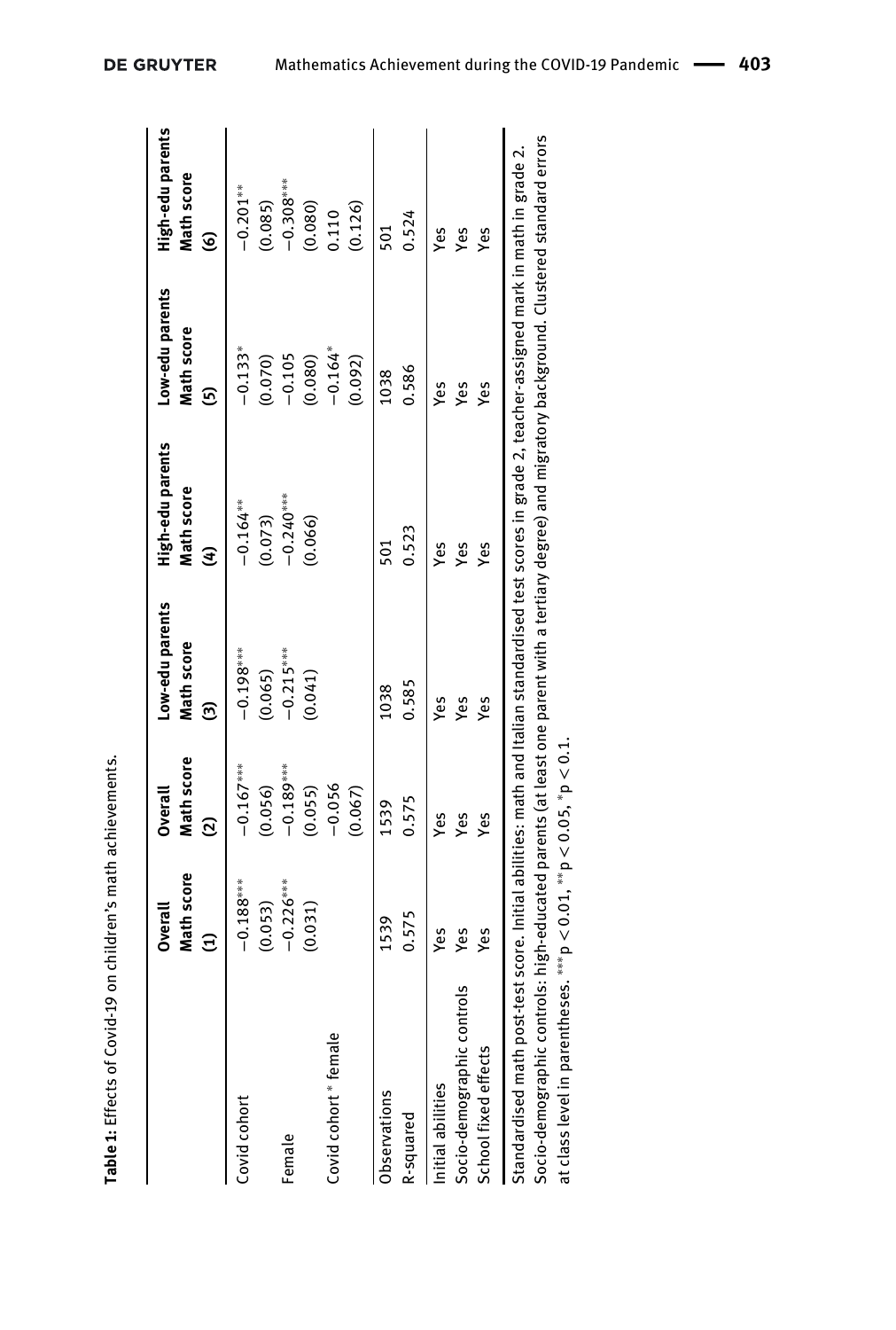

<span id="page-5-0"></span>

**Figure 1:** Effects of Covid-19 on math achievements by the proportion of high-educated parents in the class.

In the model we control for context variables at the class level and not for school fixed effects. Confidence intervals at 95% based on standard errors clustered at the class level. The results are based on a parametric estimate of model (1), with the addition of an interaction term between the Covid cohort and the percentage of high-educated parents in the class. Full results in [Appendix B,](#page-9-1) [Table B2.](#page-9-1)

in advantaged schools were operating in an environment more conducive to [benefiting from distance learning. Similar results were found in](#page-8-10) Maldonado and De Witte (2022).

Having controlled for class composition, no significant differences appeared at the individual level between children of high and low-educated parents [\(Table 1\)](#page-4-0). Instead, we find heterogeneity within children with low-educated parents. First, girls experienced a significantly greater loss than boys [\(Table 1\)](#page-4-0).<sup>7</sup> This result is particularly alarming if we consider that even in ordinary times

<span id="page-5-1"></span>**<sup>7</sup>** We also checked whether heterogeneous effects by gender also emerge in the full sample, but this is not the case [\(Table 1,](#page-4-0) column 2): the coefficient of the interaction between being in the Covid cohort and gender is not significantly different from 0. This is due to the fact that the relationship with gender goes in opposite directions for children with low-educated parents (negative and significant) and with high-educated parents (positive and not significant).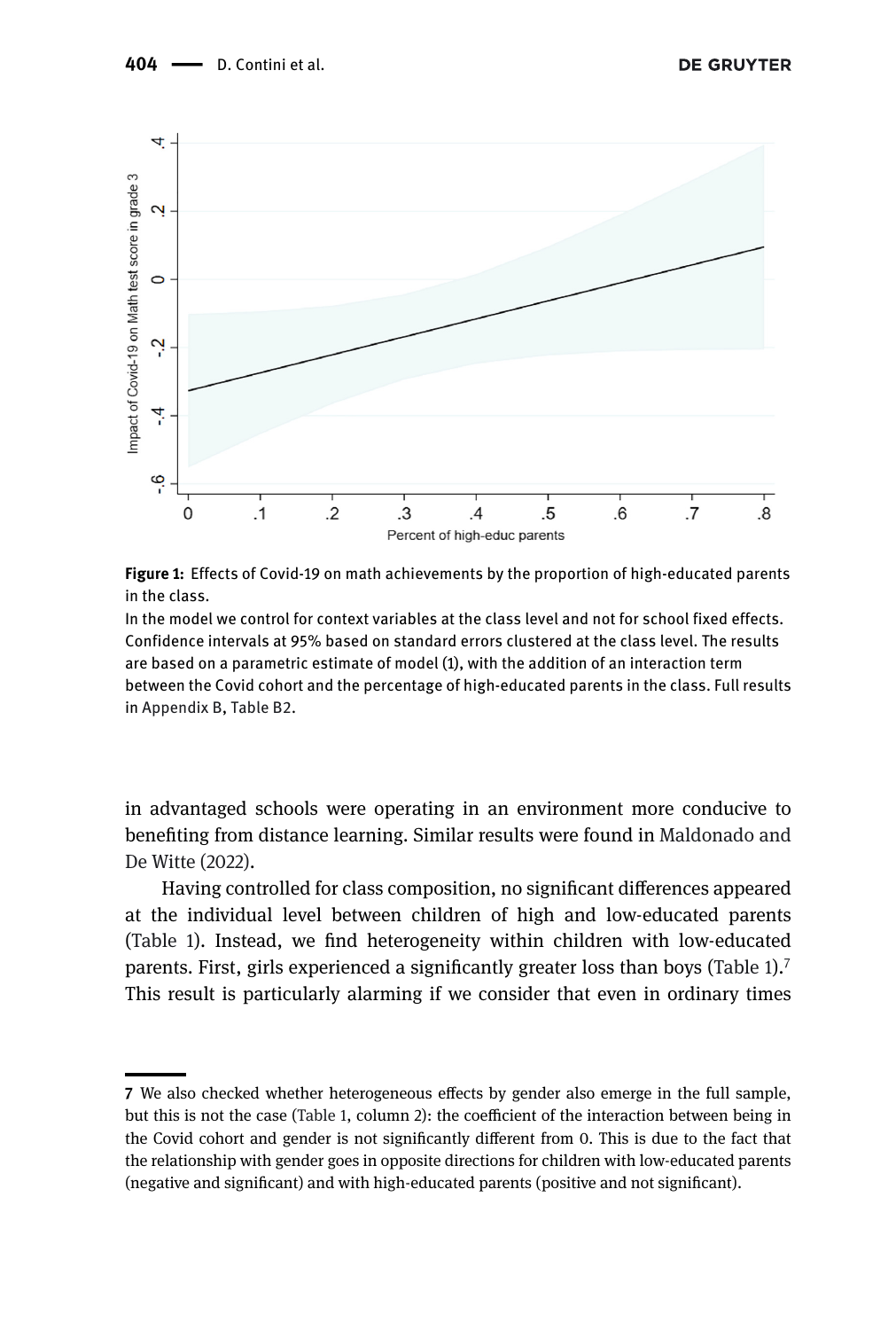<span id="page-6-0"></span>

**Figure 2:** Effects of Covid-19 on math achievements by initial math skills, by parental education. Low-educated parents: no parent has a tertiary degree. High-educated parents: at least one parent has a tertiary degree. Confidence intervals at 95% based on standard errors clustered at the class level. The results are based on a parametric estimate of model (1), with the addition of an interaction term between the Covid cohort and the Math test score in grade 2, separately for children with low- and high-educated parents. Full results in [Appendix B,](#page-9-1) [Table B2.](#page-9-1)

girls do worse than boys in math in Italy (Contini, Di Tommaso, and Mendo[lia 2017\). One possible explanation for the increasing gender gap is that parents](#page-8-11) are aware that boys tend to spend less time doing schoolwork and try to compensate by providing additional help [\(Del Bono et al. 2021\)](#page-8-12). Another explanation is that gender norms are even more influential when school is closed, particularly among children of low-educated parents. Second, among pupils from disadvantaged backgrounds, the ones with the most severe learning loss were those who scored highest on math tests in second grade [\(Figure 2\)](#page-6-0). Thus, school closure speeds up the process highlighted in [Crawford, Macmillan, and Vignoles \(2017\)](#page-8-13) of increasing inequality among high-achieving children from different social backgrounds.

The schools in our analytic sample are more advantaged in terms of socioeconomic composition than others at the regional and national levels [\(Appendix B,](#page-9-1) [Table B4\)](#page-9-1) and the provision of digital technology is higher in the North than in the South of Italy [\(Istat 2021\)](#page-8-14). Thus, we expect the negative effects of the pandemic on pupil achievement at the national level to be even greater, with harsher consequences on children's skills and on inequalities across socio-demographic groups.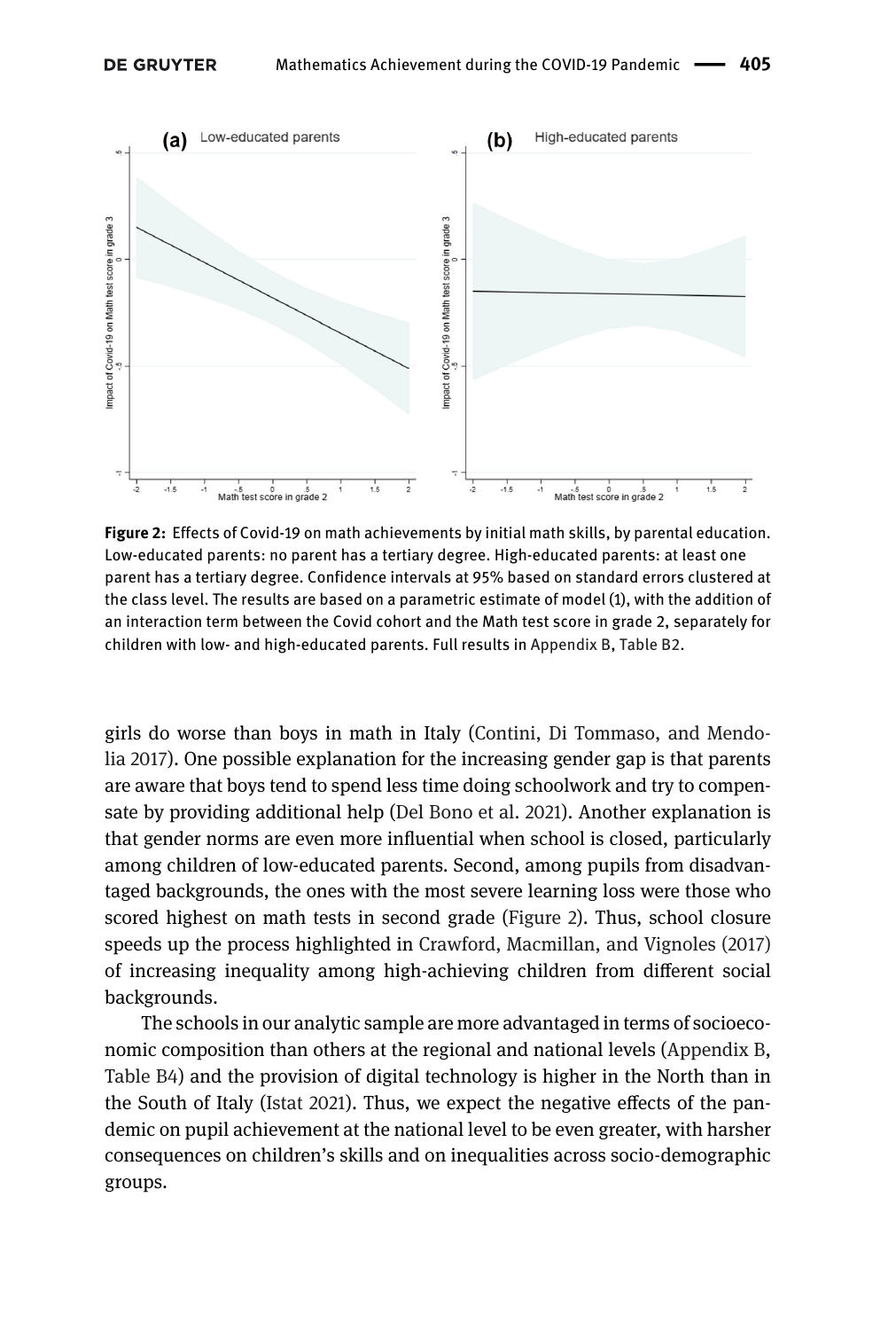## **4 Conclusions**

Italian children faced large learning losses in mathematics resulting from the Covid-19 pandemic and the school closures in the spring of 2020. The pandemic deepened existing inequalities between socio-economic groups, as children attending schools with lower shares of high-educated parents suffered a greater loss. Among children with low-educated parents, the learning loss was greater for those with higher prior mathematical skills; moreover, the loss suffered by girls was double that of boys. If we add to this the possible effects of other disruptions related to Covid-19 pandemic during the following school years and the cumulative effects that these initial losses could develop over time, we can expect dramatic long-term consequences for an entire generation of young people [\(Cunha et al. 2006\)](#page-8-15). A reduction of about one third of the usual learning gains during grade 3 could yield a loss up to a full year of school by grade 10 [\(Kaffenberger 2021\)](#page-8-16).

These findings call for urgent policy action. On the one hand, the education system must be given the necessary tools to face possible future crises. On the other hand, remedial measures should be introduced to limit the damage that has already occurred, supporting pupils at high risk of being left behind and encouraging the learning of well-performing children, especially from disadvantaged social backgrounds.

**Acknowledgments:** The Online Appendix contains a detailed description of data, descriptive and robustness analysis. We thank the Piedmont Regional Board of Education for their support and INVALSI for data and fruitful collaboration. We also appreciate the valuable contribution of Francesca Ferrara, Giulia Ferrari, and Ornella Robutti, and thank the tutors, principals and teachers involved in the project.

#### **Author contribution:** None.

**Research Funding:** This study was funded by the financial support of the Collegio Carlo Alberto,Università degli Studi diTorino and Ministero dell'Università e della Ricerca, Italia (FISR 2020 COVID) (grant FISR 2020COVID), FISR2020IP\_02236. **Competing interests**: None.

# **References**

<span id="page-7-0"></span>Agostinelli, F., M. Doepke, G. Sorrenti, and F. Zilibotti. 2022. ''When the Great Equalizer Shut Down: Schools, Peers, and Parents in Pandemic Times.'' *Journal of Public Economics*: 206: 104574.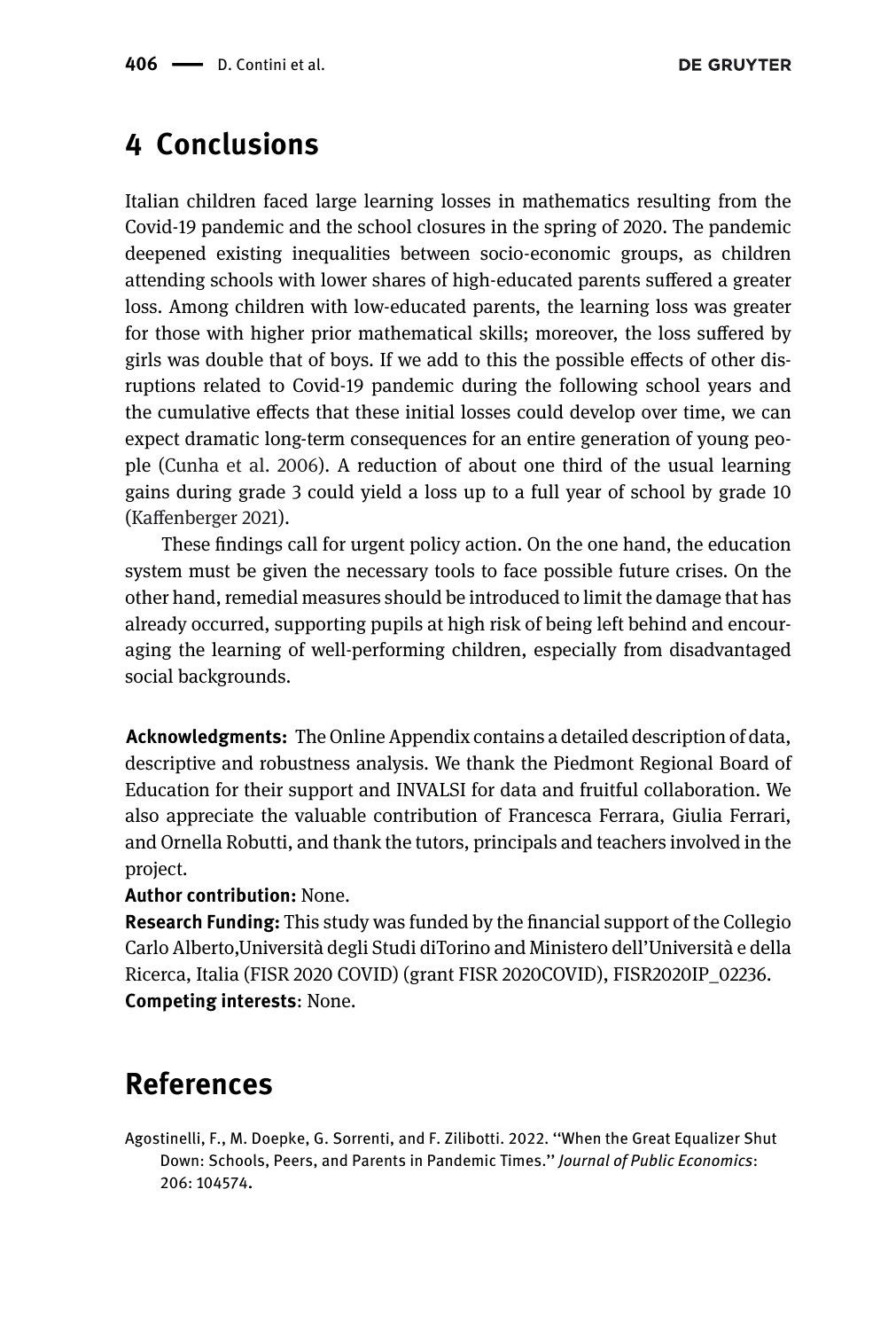- <span id="page-8-0"></span>Andrew, A., S. Cattan, M. Costa-Dias, C. Farquharson, L. Kraftman, S. Krutikova, and A. Sevilla. 2020. ''Inequalities in Children's Experiences of Home Learning during the COVID-19 Lockdown in England.'' *Fiscal Studies* 41 (3): 653−83.
- <span id="page-8-1"></span>Bacher-Hicks, A., and J. Goodman. 2021. ''The Covid-19 Pandemic Is a Lousy Natural Experiment for Studying the Effects of Online Learning.'' *Education Next* 21 (4): 38−42.
- <span id="page-8-9"></span>Barbieri, G., C. Rossetti, and P. Sestito. 2011. ''The Determinants of Teacher Mobility: Evidence Using Italian Teachers' Transfer Applications.'' *Economics of Education Review* 30 (6): 1430−44.
- <span id="page-8-8"></span>Bloom, H. S., A. R. Black, and M. W. Lipsey. 2008. ''Performance Trajectories and Performance Gaps as Achievement Effect-Size Benchmarks for Educational Interventions.'' *Journal of Research on Educational Effectiveness* 1 (4): 289−328.
- <span id="page-8-7"></span>Contini, D., and F. Cugnata. 2020. ''Does Early Tracking Affect Learning Inequalities? Revisiting Difference-In-Differences Modeling Strategies with International Assessments.'' *Large-scale Assessments in Education* 8 (1): 1−27.
- <span id="page-8-11"></span>Contini, D., M. L. Di Tommaso, and S. Mendolia. 2017. ''The Gender Gap in Mathematics Achievement: Evidence from Italian Data.'' *Economics of Education Review* 58: 32−42.
- <span id="page-8-13"></span>Crawford, C., L. Macmillan, and A. Vignoles. 2017. ''When and Why Do Initially High-Achieving Poor Children Fall behind?'' *Oxford Review of Education* 43 (1): 88−108.
- <span id="page-8-15"></span>Cunha, F., J. J. Heckman, L. Lochner, and D. V. Masterov. 2006. ''Interpreting the Evidence on Life Cycle Skill Formation.'' In *Handbook of the Economics of Education*, vol. 1, 697−81.
- <span id="page-8-12"></span>Del Bono, E., L. Fumagalli, A. Holford, and B. Rabe. 2021. Coping with School Closures: The Changing Responses of Schools, Parents and Children during COVID-19. *ISER Report*. Also available at [https://www.iser.essex.ac.uk/files/news/2021/little-inequality](https://www.iser.essex.ac.uk/files/news/2021/little-inequality-homeschool/coping-with-school-closures.pdf)[homeschool/coping-with-school-closures.pdf.](https://www.iser.essex.ac.uk/files/news/2021/little-inequality-homeschool/coping-with-school-closures.pdf)
- <span id="page-8-5"></span>Di Tommaso, M., D. Contini, D. De Rosa, F. Ferrara, D. Piazzalunga, and O. Robutti. 2021. *Tackling the Gender Gap in Mathematics with Active Learning Methodologies*. Bonn: IZA DP 14572.
- <span id="page-8-2"></span>Engzell, P., A. Frey, and D. M. Verhagen. 2021. ''Learning Loss Due to School Closures during the COVID-19 Pandemic.'' *Proceedings of the National Academy of Sciences* 118 (17): e2022376118.
- <span id="page-8-3"></span>European Commission 2020a. *The Digital Economy and Society Index (DESI). Thematic chapter*. Also available at [https://digital-strategy.ec.europa.eu/en/policies/desi.](https://digital-strategy.ec.europa.eu/en/policies/desi)
- <span id="page-8-6"></span>European Commission 2020b. *The Digital Economy and Society Index (DESI)*. Italy. Also available at [https://ec.europa.eu/newsroom/dae/document.cfm?doc\\_id](https://ec.europa.eu/newsroom/dae/document.cfm?doc_id=66918)=66918.
- <span id="page-8-14"></span>Istat 2021. *Internet: accesso e tipo di utilizzo*. Roma: Istituto nazionale di statistica. Also available at [dati.istat.it.](http://dati.istat.it)
- <span id="page-8-16"></span>Kaffenberger, M. 2021. ''Modelling the Long-Run Learning Impact of the Covid-19 Learning Shock: Actions to (More Than) Mitigate Loss.'' *International Journal of Educational Development* 81: 102326.
- <span id="page-8-10"></span>Maldonado, J. E., and K. De Witte. 2022. ''The Effect of School Closures on Standardised Student Test Outcomes.'' *British Educational Research Journal* 48: 49−94.
- <span id="page-8-4"></span>OECD 2018. *TALIS 2018 Results (Volume I). Teachers and School Leaders as Lifelong Learners. TALIS*. Paris: OECD Publishing.